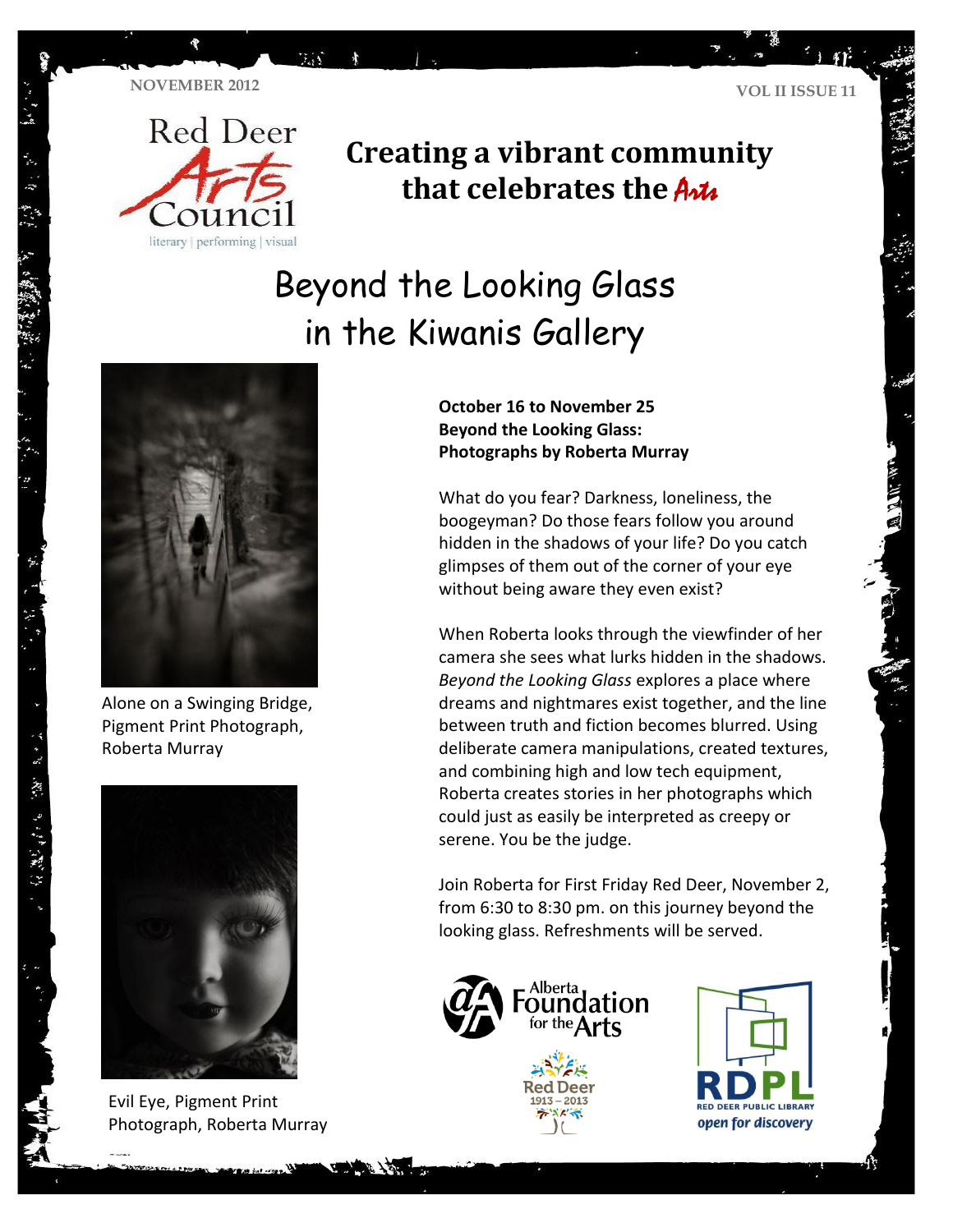## Red Deer Symphony Orchestra

Interview by Mike Lupul

The Red Deer Symphony Orchestra is a fully professional orchestra that performs live symphonic music for up to ten thousand people in central Alberta every year. It was founded on May 13<sup>th</sup>, 1987 and recently celebrated its silver anniversary.

The Red Deer Symphony differs from amateur orchestras in that their members are paid and play at a professional level. Accordingly, the Red Deer Symphony performs with a much higher degree of quality than an amateur orchestra would. While many cities have amateur orchestras, Red Deer is one of very few cities of its size to have a fully professional orchestra. When you consider the variety of instruments that a symphony employs, you will understand that it is very hard to maintain a fully professional orchestra in such a small city. However, the Red Deer Symphony, known for its reputation for being extremely fun to work with, has never had any trouble attracting and retaining skilled musicians. While the Symphony plays mostly classical music, they are known to play an eclectic variety of other music. The audience trusts that the orchestra's world renowned director, Claude Lapalme, will choose great pieces of music to play, allowing them to attract a full crowd for any performance.

One might ask, "Why should Red Deer have a symphony?" There are four important answers to this question. First, the Red Deer Symphony attracts many professionals to the area. Many of these professionals are musicians, however, an increasing amount of other professionals wish to live in a city that has a thriving arts scene, in which the Symphony plays a large role. Second, Red Deer enjoys numerous economic benefits as the result of having a symphony. Approximately twenty-five percent of all concert subscribers come from out of town. When these subscribers travel to Red Deer to attend a performance, they usually go shopping, go out for dinner, go out for a drink after the show, or stay at a hotel. The Red Deer Symphony also does its business locally, whenever possible. This includes renting space in venues, hiring transport services and conducting bookkeeping. Third, through their many Education and Outreach Programs, the Red Deer Symphony is able to provide educational services to a multitude of children attending schools in Red Deer. They support music programs in the schools and give the students a chance to hear live music, an opportunity that many children will never enjoy at that stage in their lives. Fourth, members of the Red Deer Symphony often mentor and teach aspiring musicians in the community. Just recently, one RDSO musician's student was accepted into The Julliard School, a prestigious school in New York that teaches music, dance, and drama.

If you would like to know more about the Red Deer Symphony Orchestra, please visit their website, [http://www.rdso.ca/,](http://www.rdso.ca/) or attend one of their Main Series 2012–2013 performances.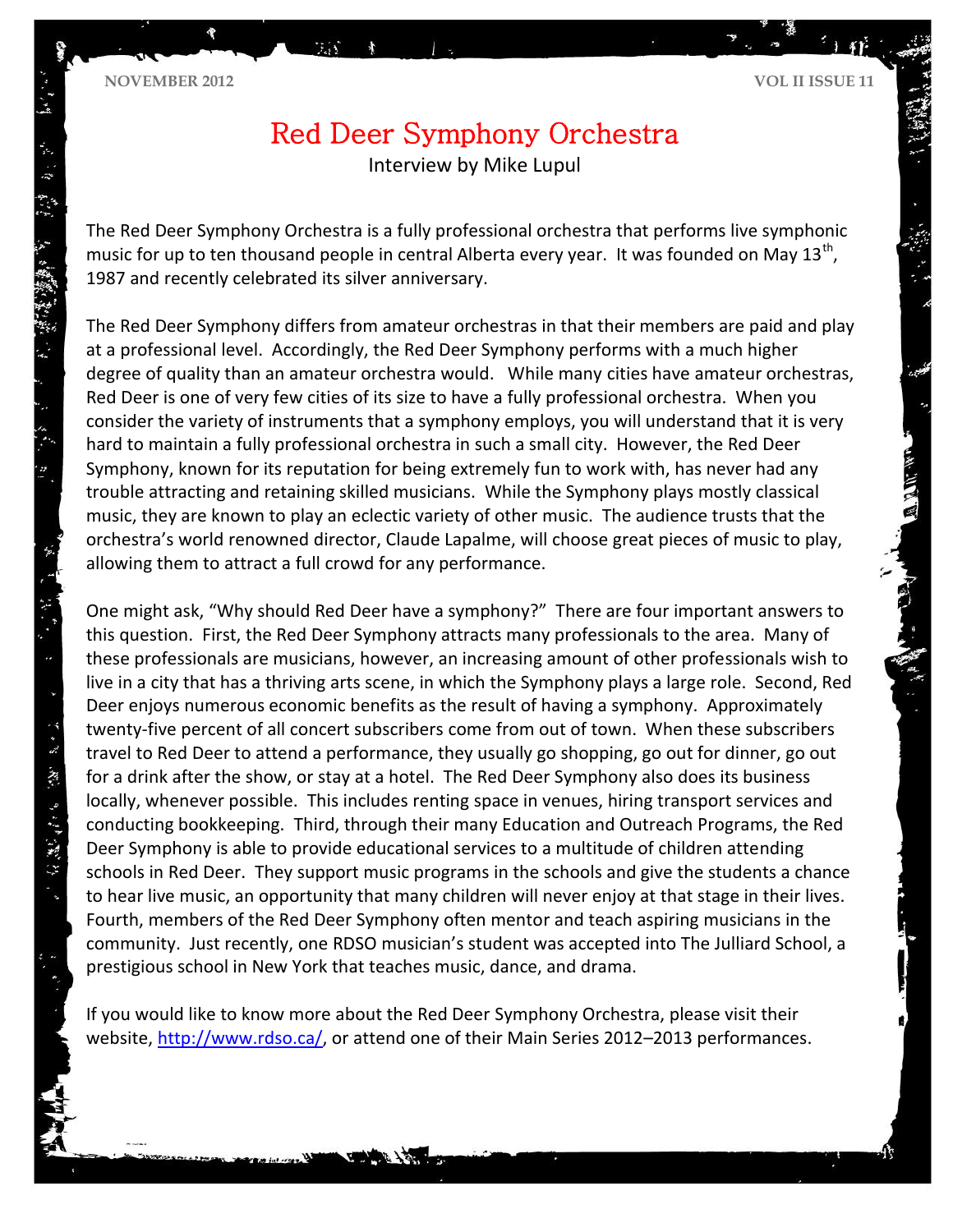**OCTOBER 2012 VOL II ISSUE 10**

 $\mathcal{C}^{\mathcal{M}}=\mathcal{R}^{\mathcal{C}}_{\mathcal{C},\mathcal{C}}$ 

分数据

A Response to the Article *Arts in Decline* resulted in a Letter to the Editor of the Red Deer Advocate, October 10, 2012 and a call to Arms for all Artists and Arts Organizations!

### Arts Council exists to promote local culture

We were disappointed to see the headline *Arts in Decline* on the front page of the Saturday, September 29<sup>th</sup> issue of the Advocate. Just in time for Alberta Culture Days, arguably one of the most important weekends for discovering and celebrating the arts and culture scene in Red Deer.

We are the Red Deer Arts Council, an umbrella arts organization that seeks to advocate, promote and celebrate arts and culture in our city. We are musicians, performers and visual artists. We are authors and citizens who volunteer to make a difference in our community. Since we were neither interviewed nor mentioned in your article, citizens were left with the impression that there is no co-ordinated effort by any organization within the city of Red Deer.

This simply isn't true. The Red Deer Arts Council is a twelve member working Board overseeing five standing committees that act on various issues affecting the performing, visual, literary arts and cultural communities.

We have been an active board since the 1960's, under our original name The Red Deer and District Allied Arts Council, and were instrumental in helping to create many long-standing and successful arts organizations.

Today, we continue to proudly partner with other organizations, such as Red Deer College, the City of Red Deer through Culture Services and the Red Deer Public Library. We are responsible for curating the art shows at the Kiwanis Gallery, which is located in the lower level of the downtown public library.

We spread the word by sharing our member newsletter in the pages of the *Red Deer Scene*, which circulates 1100 copies to various locations throughout the city. We represent 109 arts organizations and individuals who on behalf of the Red Deer Arts Council volunteered over 1200 hours this past year.

We are the forum that was identified as needed in the city of Red Deer. We do exist, and we invite all arts organizations to join the Red Deer Arts Council in starting a meaningful and sustainable conversation.

Send us a leader from your group or cooperative and let us know what you're doing, what your challenges are and what your future aspirations look like. Let us unite in a common goal and passion and together we can help build a vibrant arts and culture community.

Scott Barnabé, Chair and the Board of the Red Deer Arts Council

**RDAC Members: Come and join other members for a fun, fast-paced evening of "artscentric" conversation with our "Where's My Tribe?" Wine and Cheese Speed** 

**Networking Party** on November 15, 7:00 p.m. to 9:00 p.m.; 4618 – 50 Avenue,

in the alley behind the Scott Block at Centennial Stage; Host Bar

Get to know each other and build connections in this lively speed-dating format. *Please R.S.V.P. by November 13 to Diana Anderson at*

*(403) 348-2787, so we may account for the refreshments.*